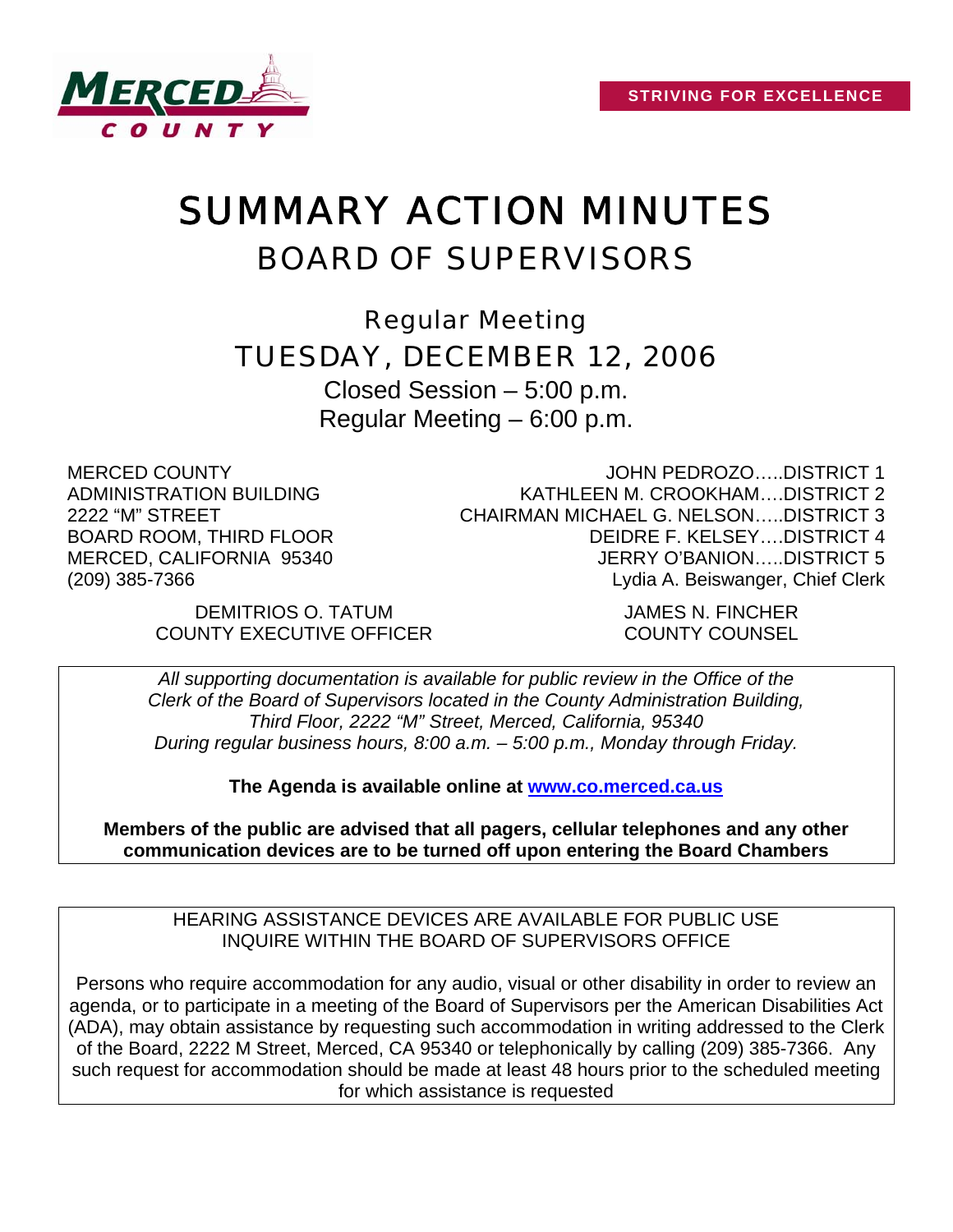The Agenda is divided into three sections:

**CONSENT CALENDAR** – These matters include routine financial and administrative actions and are approved by a single majority vote.

**SCHEDULED ITEMS** – These items are noticed hearings, work sessions and public hearings.

**REGULAR CALENDAR** – These items include significant policy and administration actions. Immediately after approval of the CONSENT CALENDAR, if the time of the hearing of SCHEDULED ITEMS has not arrived, the REGULAR CALENDAR will be considered.

## **SCHEDULED ITEMS**

#### 5:00 P. M. **CLOSED SESSION - CONFERENCE WITH REAL PROPERTY NEGOTIATOR:** It is the intention of the Board to meet in Closed Session concerning a Conference with Real Property Negotiator(s), County Executive Officer and designated staff pursuant to Government Code Section 54956.8 as follows: 627 West 21st Street and 2260 N Street, Merced, CA

**CLOSED SESSION - CONFERENCE WITH LEGAL COUNSEL - EXISTING LITIGATION:** It is the intention of the Board to meet in Closed Session concerning Existing Litigation pursuant to Government Code of Section 54956.9(a): County of San Diego v. San Diego NORML et al., San Diego Superior Court Case Number GIC 860665

**CLOSED SESSION - CONFERENCE WITH LEGAL COUNSEL - SIGNIFICANT EXPOSURE TO LITIGATION:** It is the intention of the Board to meet in Closed Session concerning significant exposure to litigation pursuant to Government Code Section 54956(b): One Case

## *REVIEW BOARD ORDER – SEE PAGE 7*

## **GOVERNMENT CODE SECTION 54950 COMPLIANCE (LATE AGENDA ITEMS)**

6:00 P. M. **PLEDGE OF ALLEGIANCE** 

#### **PRESENTATION**

Recognition - State Probation Officer of the Year by the 2006 Chief Probation Officers' of California (CPOC) – Deputy Probation Officer Barbara **Glaze** 

**PUBLIC OPPORTUNITY TO SPEAK ON ANY MATTER OF PUBLIC INTEREST WITHIN THE BOARD'S JURISDICTION INCLUDING ITEMS ON THE BOARD'S AGENDA, EXCEPT FOR THOSE ITEMS SPECIFICALLY SCHEDULED AS PUBLIC HEARINGS** (Testimony limited to five minutes per person)

#### *REVIEW BOARD ORDER – SEE PAGE 7*

 **BUDGET TRANSFERS FROM REVENUE/CONTINGENCIES** (4/5 Vote Required) Health - \$500; Sheriff - \$33,000, \$25,000, \$193,000, \$55,000 and \$225,000

#### **APPROVED AS RECOMMENDED AYES: ALL**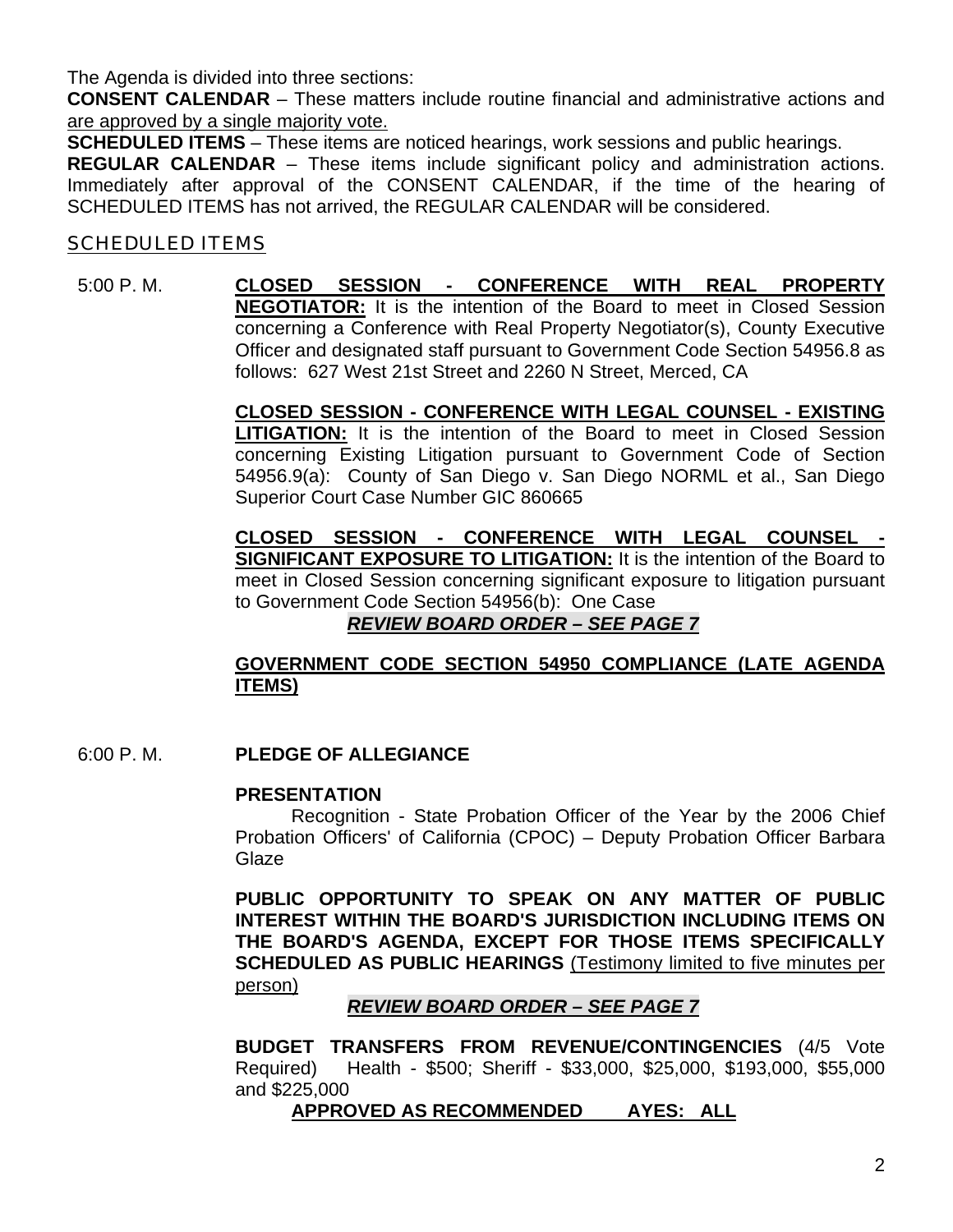## **COMMERCE, AVIATION AND ECONOMIC DEVELOPMENT - PUBLIC HEARING**

 Request the Board include for the public record the advisory comments received from the Merced County Airport Land Use Commission dated November 9, 2006 and the Caltrans Division of Aeronautics dated November 21, 2006; Request the Board overrule the decision and findings regarding the Airport Land Use Commission October 1, 2003 finding of inconsistency between the Merced County Airport Land Use Plan and the Riverside Motorsports Park Project and adopt the Resolution

## *REVIEW BOARD ORDER – SEE PAGE 11, 12, AND 13*

#### **REPORTS/BOARD DIRECTION**

County Executive Officer, County Counsel, County Auditor, Board of Supervisors Members

# **LUNCH BREAK**

## CONSENT CALENDAR (Items #1 - 14) **APPROVED AS RECOMMENDED AYES: ALL**

#### Library

1. Authorize all Merced County Libraries (Merced, Atwater, Cressey, Dos Palos, George, Gustine, Hlimar, Le Grand, Livingston, Los Banos, Santa Nella, Snelling, South Dos Palos, Stevinson and Winton) to close on Tuesdays following an official Monday holiday.

#### Health

2. Approve and authorize Chairman to sign Amendment to Contract No. 2000175 with State Dept. of Health Services-Office of AIDS for Housing Opportunities for people with AIDS (HOPWA).

#### Board Recognition

- 3. Authorize Certificate of Recognition to Brandon Friesen for dedicated service as Mayor of the City of Livingston.
- 4. Authorize Certificate of Recognition to Yosemite Hide for Ribbon Cutting Ceremony.
- 5. Authorize Certificates of Recognition to Jim Bonta, Mayor of the City of Gustine and Mark Melville, Councilmember of the City of Gustine for their dedicated service.
- 6. Authorize Certificates of Recognition to the following individuals for Outstanding Agricultural Contributions to Merced County and Proclaim November 17 - 23, 2006 as 2006 Farm-City Week: Walt Adams, Agri Business, Darol Fishman-Agri Education, David Santos-Field Crops, Delores Cabezut-Ortiz-Livestock Dairy and Louie Bandoni-Trees & Vines.

## Spring Fair

7. PULLED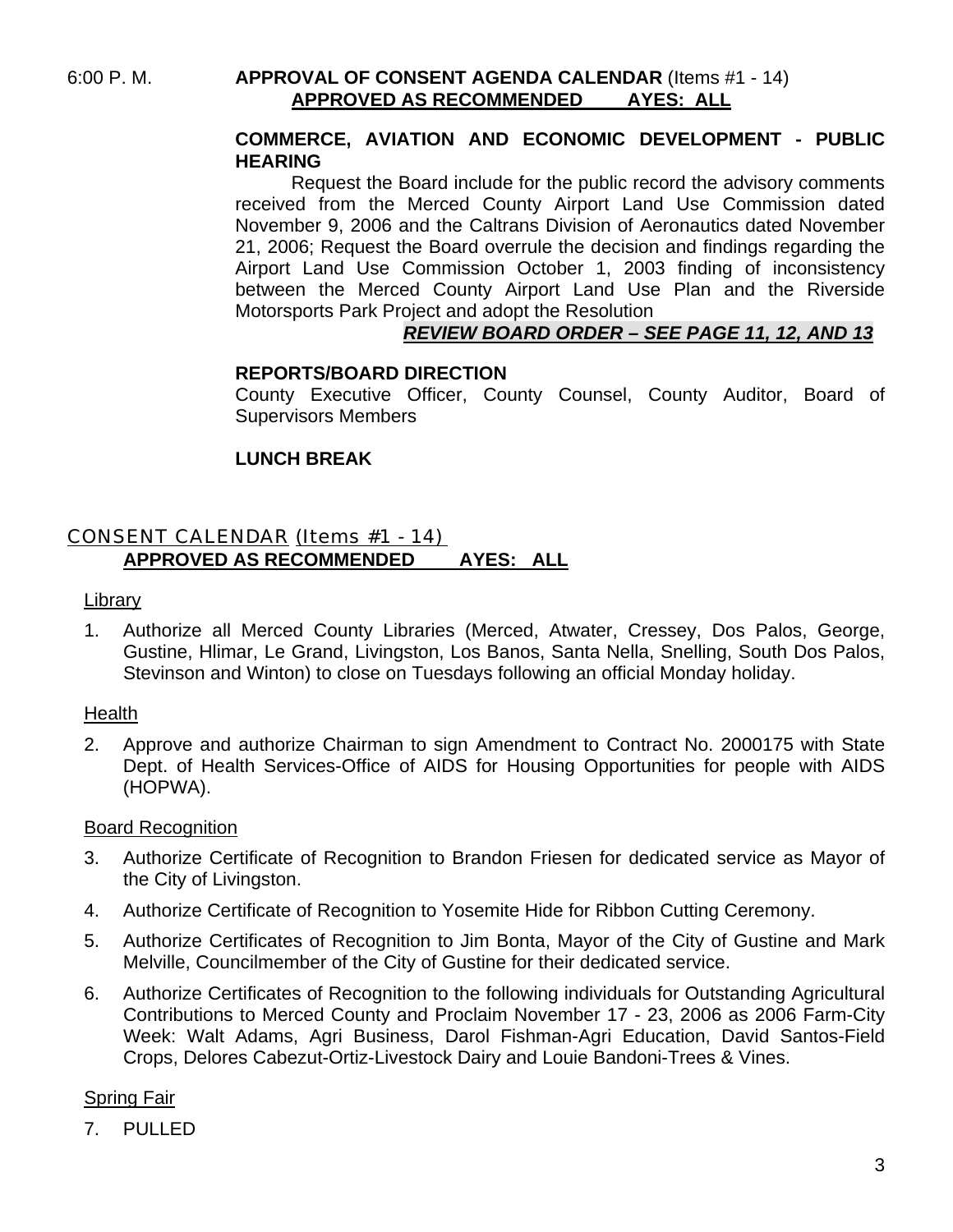- 8. PULLED
- 9. PULLED

# Executive Office

10. Approve and authorize Chairman to sign Renewal Contract No. 2003283 with Merced County Coalition of Unions for Health, Dental and Vision Coverage for 2007.

# Board Recognition

- 11. Authorize Certificates of Recognition to Rodolfo Lopez-Boys State; Liliana Ponce-Girls State, Jessica St. Jean-Miss Gustine Queen and Susanne Pena-Rotary Public Speaking on behalf of Gustine High School.
- 12. Authorize Certificate of Recognition to Gladys Escola in recognition of the dedication ceremony of Gladys Escola Zoo Gift Shop.

**Sheriff** 

13. Approve Budget Transfer in the amount of \$7,000 for Sheriff as recommended by Executive Office.

# Public Works

14. Approve Budget Transfer in the amount of \$3,800 for Public Works as recommended by Executive Office.

# REGULAR CALENDAR

# BOARD ACTION

# MENTAL HEALTH

15. Contract with Livingston Medical Group for clinical staff to provide Mental Health services at Livingston Medical Group.

# **AUTHORIZED CONTRACT NO. 2006314 AS RECOMMENDED AYES: ALL**

# HUMAN SERVICES AGENCY

16. Contract with Larry Wolfsen for lease of additional space for Los Banos Westside Family Service.

# **AUTHORIZED CONTRACT NO. 2006315 AS RECOMMENDED AYES: ALL**

# HEALTH

- 17. Contract with Merced County Office of Education for the Child Health and Disability Prevention Program and Childhood Lead Poisoning Prevention Program and Merced County Office of Education Head Start for early care and education services.
	- **AUTHORIZED CONTRACT NO. 2006316 AS RECOMMENDED AYES: ALL**
- 18. Resolution authorizing submission of the Waste Tire Enforcement Grant for 2006/2007 in the amount of \$80,871.

# **ADOPTED RESOLUTION NO. 2006-216 AS RECOMMENDED AYES: ALL**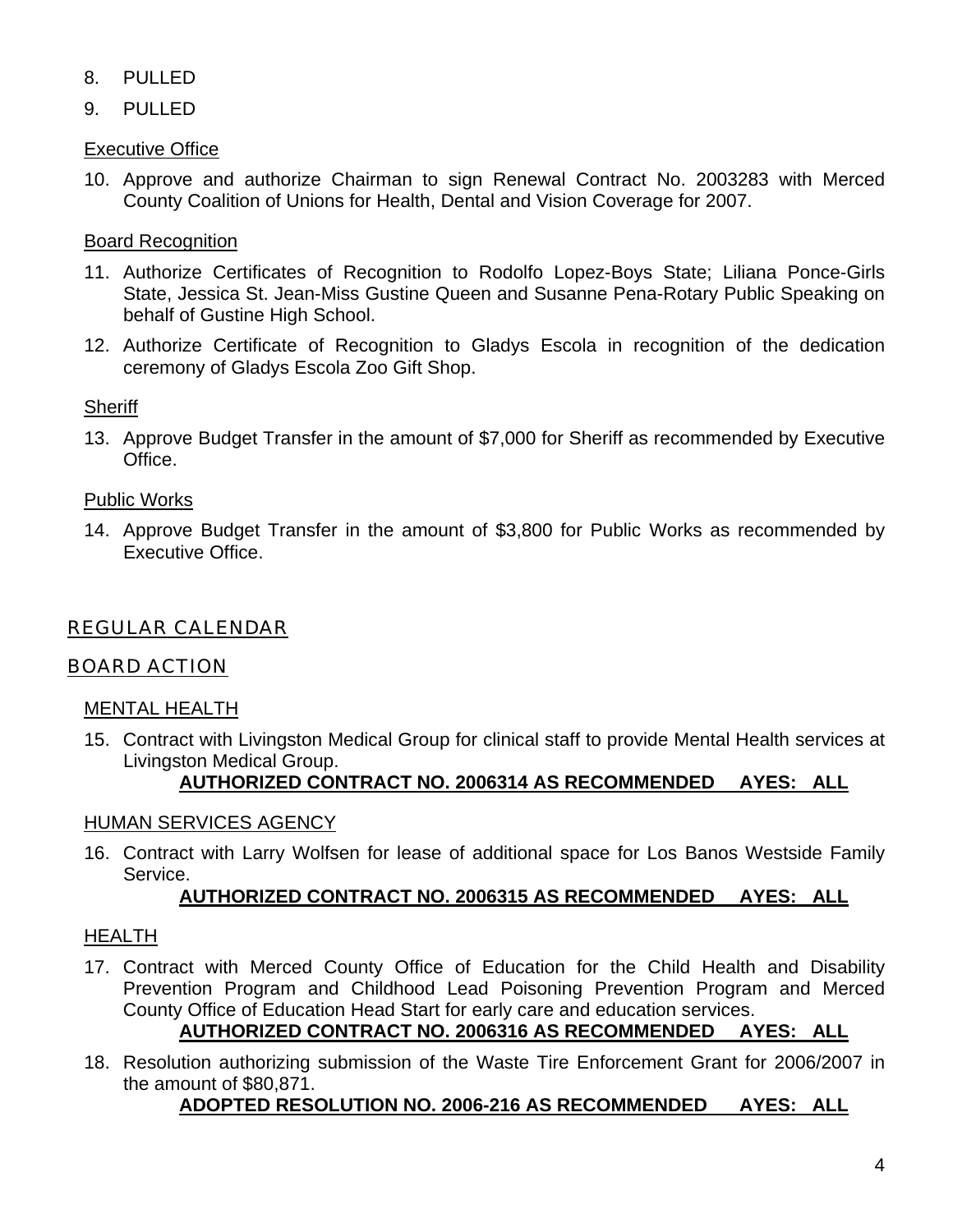## COUNTY COUNSEL

19. Resolution approving and ordering the Territory Transfer from Turlock Unified School District to Delhi Unified School District and direct the Clerk to certify the Resolution and process.

#### **ADOPTED RESOLUTION NO. 2006-217 AS RECOMMENDED AYES: ALL**

#### BOARD OF SUPERVISORS

20. Authorize Special Board Project Funds-District Three expenditure in the amount of \$2,000 to the Atwater Veterans of Foreign Wars for assistance with kitchen renovation at Atwater VFW Post 9946 and approve necessary budget transfer.

## **APPROVED AS RECOMMENDED AYES: ALL**

21. Resolution supporting a regional approach for marijuana eradication pilot program and authorize the resolution be provided to the Tulare County Board of Supervisors, legislators and interested parties.

## **ADOPTED RESOLUTION NO. 2006-218 AS RECOMMENDED AYES: ALL**

#### BOARD APPOINTMENTS

- 22. Merced County Planning Commission Reappoint Lynn Tanner, representing District Two, to serve until October 1, 2008. **APPROVED AS RECOMMENDED AYES: ALL**
- 23. Assessment Appeals Board Appoint Thomas Giraldin, representing Alternate Appraiser Category, to serve until September 4, 2009.

#### **APPROVED AS RECOMMENDED AYES: ALL**

#### EXECUTIVE OFFICE

24. Transfer Agreement and related documents with Judicial Council of California, Administrative Office of the Courts to transfer responsibility for funding and operation of the Old Superior Court Facility and for the conveyance of County's title to Real Property for County property located at 627 West 21st Street, Merced (Old Superior Court Facility) to the State and authorize Auditor to make payments as specified and CEO and Counsel to perform other administrative tasks needed to complete the transfer.

## *REVIEW BOARD ORDER – SEE PAGE 8*

25. Transfer of responsibility for New Court Facility with the Judicial Council of California, Administrative Office of the Courts to transfer responsibility for funding and operation of the New Court Facility and for the conveyance of County's title to Real Property following satisfaction of the debt obligations for County property located at 2260 N Street, Merced to the State and authorize Auditor to make payments as specified and CEO to perform other administrative tasks needed to complete the transfer.

#### *REVIEW BOARD ORDER – SEE PAGE 8 AND 9*

#### PLANNING

26. Riverside Motorsports Park Project Actions:

 A. General Plan Amendment No. GPA 03-005 and Zone Change Application No. ZC 03-007 - Consider adoption of Resolution to Certify the Environmental Impact Report (EIR). B. Board Review and Tentative Decision - General Plan Amendment No. GPA 03-

005 and Zone Change Application No. ZC 03-007; Removal of the Project Site from the Williamson Act Agricultural Preserve and adopt Related Findings of Fact, Statement of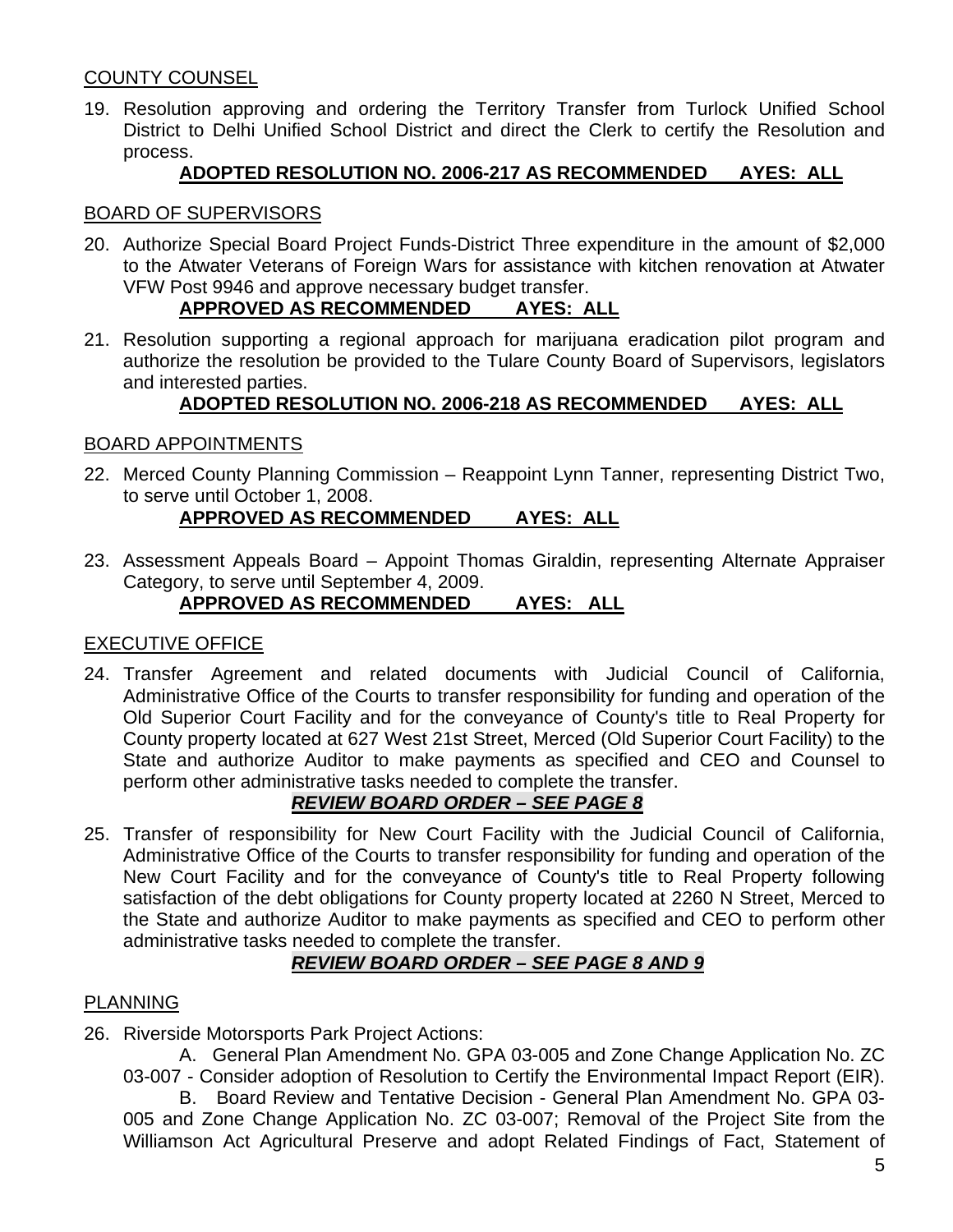Overriding Considerations, Mitigation Monitoring Program and Conditions of Approval.

 C. Contract with Riverside Motorsports Park, LLC concerning indemnification for action on the pending General Plan Amendment No. GPA 03-005 and Zone Change Application No. ZC 03-007.

 D. Addendum to Contract No. 2004131 with Riverside Motorsports Park, LLC for costs related to the peer review and staff costs of the environmental documents for the Riverside Motorsports Park project.

 E. Addendum to Contract No. 2004130 with Planning Partners to expand the scope and cost of the contract for peer review of the environmental documents on the Riverside Motorsports Park Project.

#### *REVIEW BOARD ORDER – SEE PAGE 9,10, 11, 13, 14, 15,16 AND 17*

## BOARD INFORMATION & POSSIBLE ACTION **ACCEPTED AND PLACED ON FILE AYES: ALL**

- 27. Dept. of Workforce Investment re: 2006/2007 WIA Subgrant Agreement R760332, Modification 4, with Employment Development Department.
- 28. University of California, Merced Contribution of \$1,300 to the UC Merced Police Department Mentor Program.
- 29. Planada Elementary School District re: Fourteen Day notice of Proposal to Implement Development Fees and notice of public hearing.
- 30. California Dept. of Corrections and Rehabilitation re: Notice of California Code of Regulations pertaining to force used by Correctional Peace Officers as an emergency action that became effective on August 11, 2006.
- 31. U.S. Dept. of Interior-National Park Service re: Announcement of opening of public scoping for the El Portal Road Reconstruction with comments being accepted from November 13 to December 28, 2006.
- 32. State Water Resources Control Board re: Notice of Board Meeting set for December 13, 2006.
- 33. Governor's Office of Emergency Services re: Notice the U.S. Dept. of Agriculture granted a Secretarial disaster designation for the counties of Amador, Contra Costa, San Benito, San Joaquin, Santa Clara, and Yuba and the contiguous counties of Alameda, Alpine, Butte, Calaveras, El Dorado, Fresno, Merced, Monterey, Nevada, Placer, Plumas, Sacramento, San Mateo, Santa Cruz, Sierra, Solano, Stanislaus and Sutter due to agriculture losses caused by a record-setting heat wave that occurred July 1-31, 2006.
- 34. State Water Resources Control Board re: Revised Draft 2006 Water Quality Control Plan for the San Francisco Bay/Sacramento-San Joaquin Delta Estuary. (On file with Clerk)

## **ADOPTED RESOLUTIONS IN MEMORY OF LOGAN WHITEHURST AND FRANK MESA AND ADJOURNED MEETING UNTIL TUESDAY, DECEMBER 19, 2006 AT 10:00 A.M.**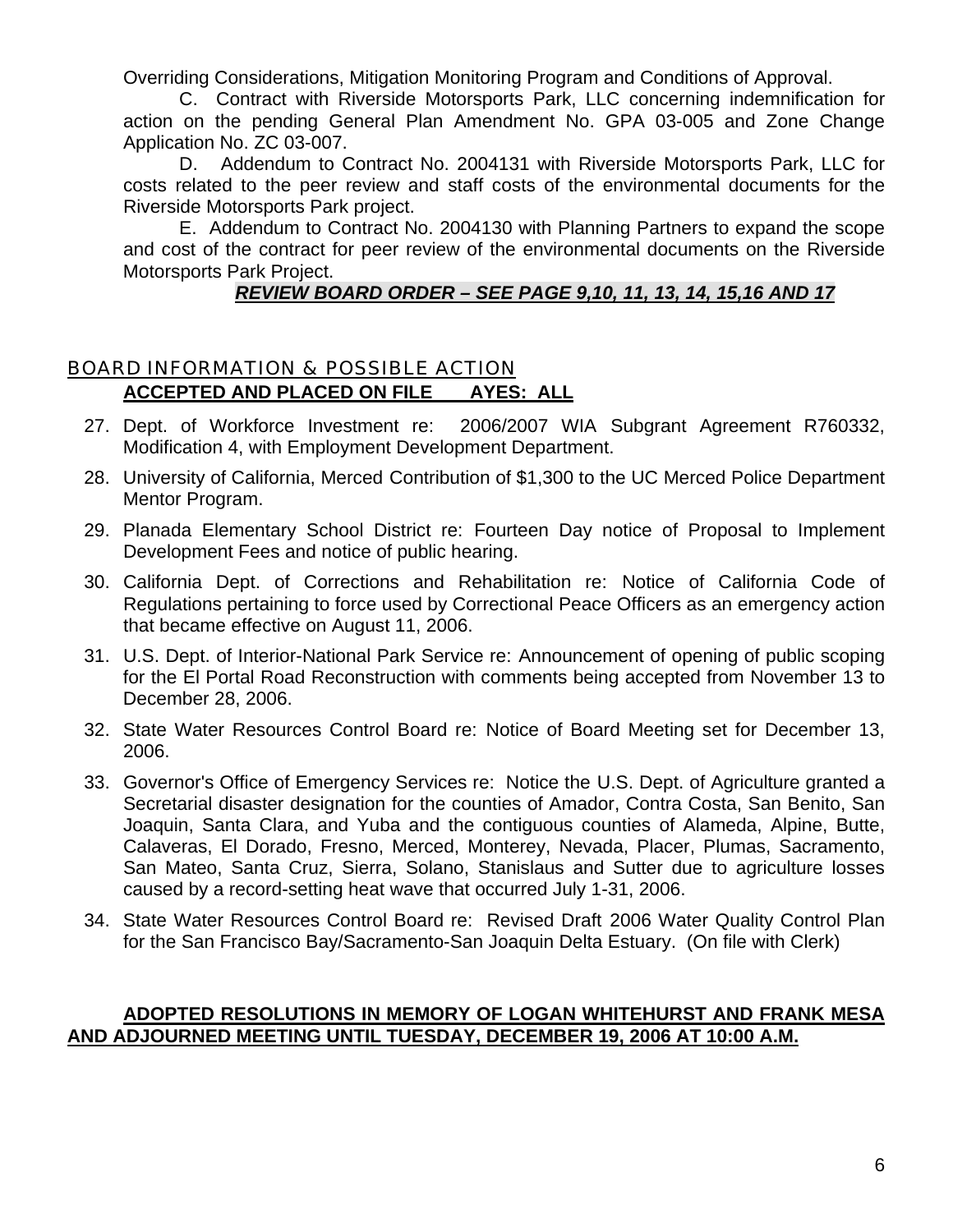# **5:00 P. M. SCHEDULED ITEM**

### **2006-12-12 CLOSED SESSION**

The Clerk announces the items scheduled for Closed Session:

**CLOSED SESSION - CONFERENCE WITH REAL PROPERTY NEGOTIATOR:** It is the intention of the Board to meet in Closed Session concerning a Conference with Real Property Negotiator(s), County Executive Officer and designated staff pursuant to Government Code Section 54956.8 as follows: 627 West 21st Street and 2260 N Street, Merced, CA

**CLOSED SESSION - CONFERENCE WITH LEGAL COUNSEL - EXISTING LITIGATION:** It is the intention of the Board to meet in Closed Session concerning Existing Litigation pursuant to Government Code of Section 54956.9(a): County of San Diego v. San Diego NORML et al., San Diego Superior Court Case Number GIC 860665

**CLOSED SESSION - CONFERENCE WITH LEGAL COUNSEL - SIGNIFICANT EXPOSURE TO LITIGATION:** It is the intention of the Board to meet in Closed Session Concerning significant exposure to litigation pursuant to Government Code Section 54956(b): One Case

 The Board recesses at 5:00 p.m. and reconvenes at 6:00 p.m. with all members present. The Chairman states in the case of Protect our Water v. County of Merced, Merced Superior Court Case Number 147518, direction was provided to Counsel.

Present: Nelson, Pedrozo, Crookham, Kelsey, O'Banion

#### **6:00 P. M. SCHEDULED ITEM 2006-12-12 PUBLIC OPPORTUNITY**

 Grant Wilson thanks the Board for Board action on the Medical Marijuana judgment and requests the Medical Marijuana ID Card program move forward.

 Aaron Smith, Safe Access Now, thanks the Board speaking in support of the Medical Marijuana ID Program.

 Lisa Kayser-Grant comments on statements at the past Board meeting made by the Chairman to the public.

 Tom Grave comments on the Chairman's statement to the public at the past Board meeting. Present: Nelson, Pedrozo, Crookham, Kelsey, O'Banion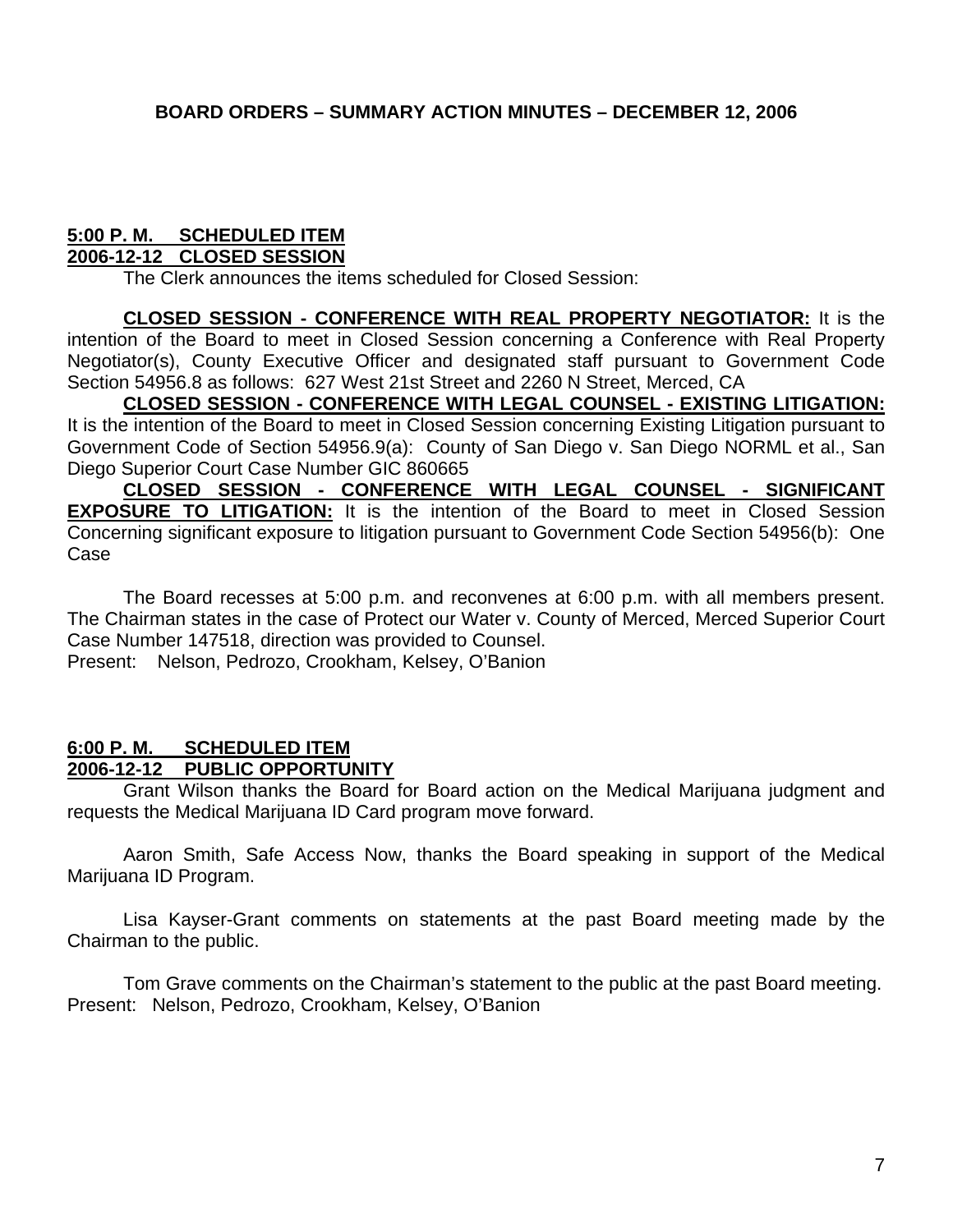#### **6:00 P. M. SCHEDULED ITEM 2006-12-12 COMMERCE, AVIATION AND ECONOMIC DEVELOPMENT – PUBLIC HEARING - PROPOSED ORDINANCE**

# **See minutes of Action Item No. 26 from Planning relative to Riverside Motorsports Park.**

Present: Nelson, Pedrozo, Crookham, Kelsey, O'Banion

## **ACTION ITEM NO. 24 2006-12-12 EXECUTIVE OFFICE**

 The Clerk announces the Transfer agreement and related documents to transfer responsibility for funding and operation of the Old Superior Court Facility and for the conveyance of County's title to the Judicial Council of California is before the Board for consideration.

 County Executive Officer Dee Tatum provides a summary of the project and reviews the staff report.

 Merced Superior Court Presiding Judge Dougherty reviews the history of the Old Courthouse and recognizes staff for their participation.

 Upon motion of Supervisor Pedrozo, seconded by Supervisor Crookham, duly carried, the Board approves and authorizes the Chairman to sign and execute the Transfer Agreement-Contract No. 2006303 and any related documents with the Judicial Council of California, Administrative Office of the Courts to transfer responsibility for funding and operation of the Old Superior Court Facility and for the conveyance of County's title to Real Property for County Property located at 627 W. 21<sup>st</sup> Street, California (Old Superior Court Facility) to the State; authorizes the Auditor-Controller to make the necessary payments to the State as specified in the agreement and authorize the County Executive Officer and County Counsel to perform other administrative tasks needed to complete the transfer.

Ayes: Nelson, Pedrozo, Crookham, Kelsey, O'Banion

#### **ACTION ITEM NO. 25 2006-12-12 EXECUTIVE OFFICE**

 The Clerk announces the Transfer of responsibility, funding, and for conveyance of County's title of the New Court Facility to the Judicial Council of California, Administrative Office of the Courts is before the Board for consideration.

 County Executive Officer Dee Tatum provides a summary of the project and reviews the staff report.

 Merced Superior Court Presiding Judge Dougherty reviews the history of the Old Courthouse and recognizes staff for their participation.

 Upon motion of Supervisor Pedrozo, seconded by Supervisor Crookham, duly carried, the Board approves and authorizes the Chairman to sign and execute the Transfer Agreement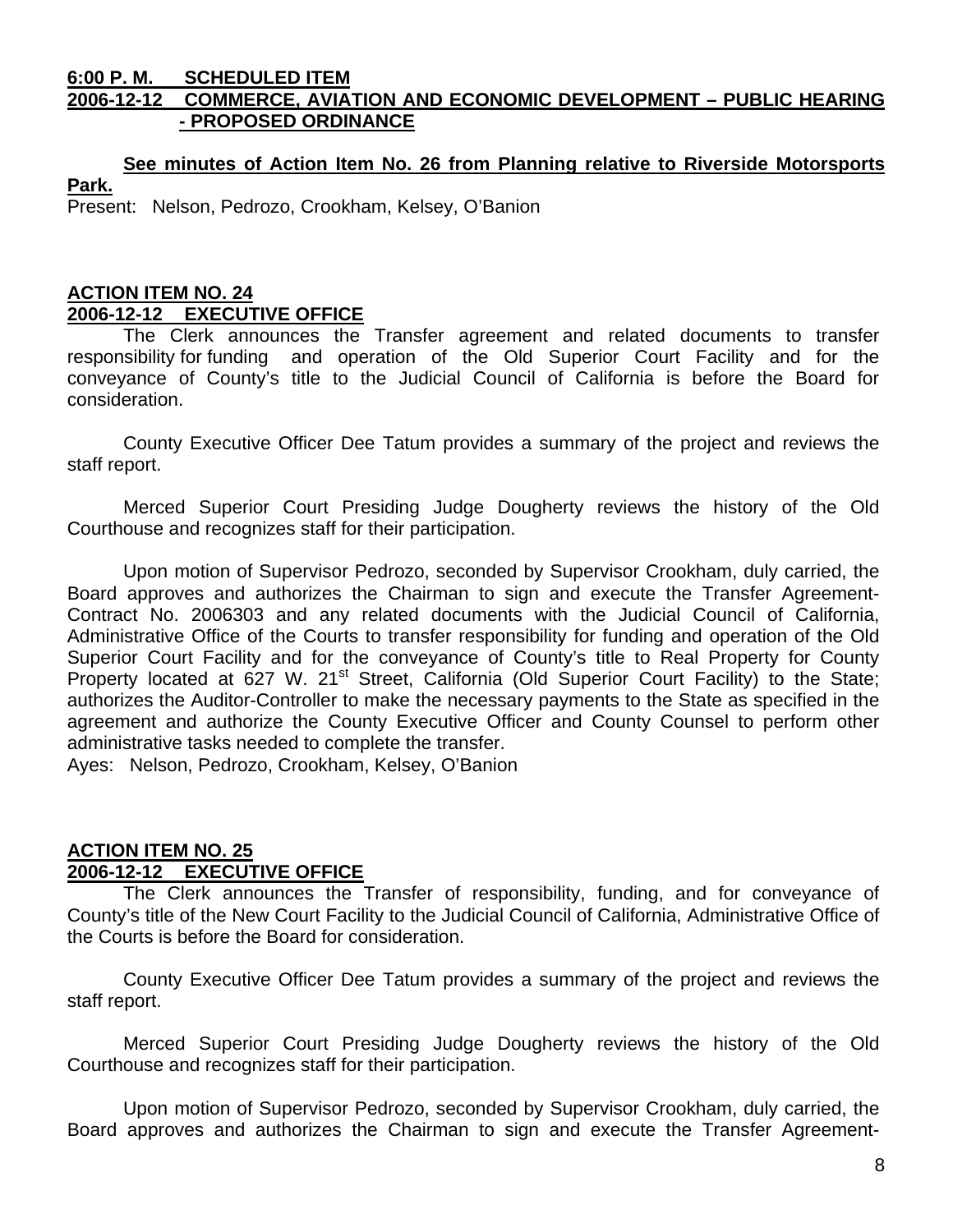Contract No. 2006304 and Memorandum of Understanding Contract No. 2006305 to transfer responsibility for funding and operation of the New Court Facility and for the conveyance of County's title to Real Property following satisfaction of the debt obligations for County property located at 2260 N Street, California (New Court Facility) to the State; authorize the Auditor-Controller to make payments to the State as specified in the agreement and necessary budget adjustment and authorize the County Executive Officer to perform other administrative tasks needed to complete the transfer.

Ayes: Nelson, Pedrozo, Crookham, Kelsey, O'Banion

#### **ACTION ITEM NO. 26 2006-12-12 PLANNING**

 The Chairman announces the Riverside Motorsports Park Project Actions are before the Board for consideration. The Chairman reviews the process of the hearing to be conducted and states the project is divided into the following sections:

 26A. General Plan Amendment No. GPA03-005 and Zone Change Application No. ZC03007, Consider adoption of Resolution to certify the program Environmental Impact Report.

 26B. Board Review and Tentative Decision - General Plan Amendment No. GPA03-005 and Zone Change Application No. ZC03-007 will follow the decision concerning the overrule of the Airport Land Use Commission; consideration of making an intended decision to remove the project site from the Williamson Act Agricultural Preserve and consider approval of the requested General Plan amendment and Zone Change Applications and adopt the related Findings of Fact, Statement of Overriding considerations and Mitigation Monitoring Program.

 26C. Contract with Riverside Motorsports Park, LLC concerning indemnification for action on the pending General Plan Amendment No. GPA03-005 and Zone Change Application No. ZC03-007.

 26D. Addendum to Contract No. 2004131 with Riverside Motorsports Park, LLC for costs related to the peer review and staff costs of the environmental documents for the Riverside Motorsports Park Project.

 26E. Addendum to Contract No. 2004130 with Planning Partners to expand the scope and cost of the contract for peer review of the environmental documents on the Riverside Motorsports Park Project

 Senior Planner James Holland reviews the staff report and powerpoint presentation which highlights the meeting purpose, formal actions before the Board and the processes of the Project EIR and the public hearing.

 Public Works Supervising Engineer Steve Rouge reviews the staff report and powerpoint presentation of the traffic circulation system analysis and management plan study.

 Mr. Holland continues with the powerpoint presentation and reviews the Air Quality analysis, noise, community outreach and the requested actions before the Board.

Following discussion on the process, the Chairman reviews the action to be considered.

The Board recesses at 7:04 p.m. and reconvenes at 7:22 p.m. with all members present.

 The Chairman asks if there is anyone present that wishes to speak on Items 26A through E from the Planning Department on the Riverside Motorsports Park Project.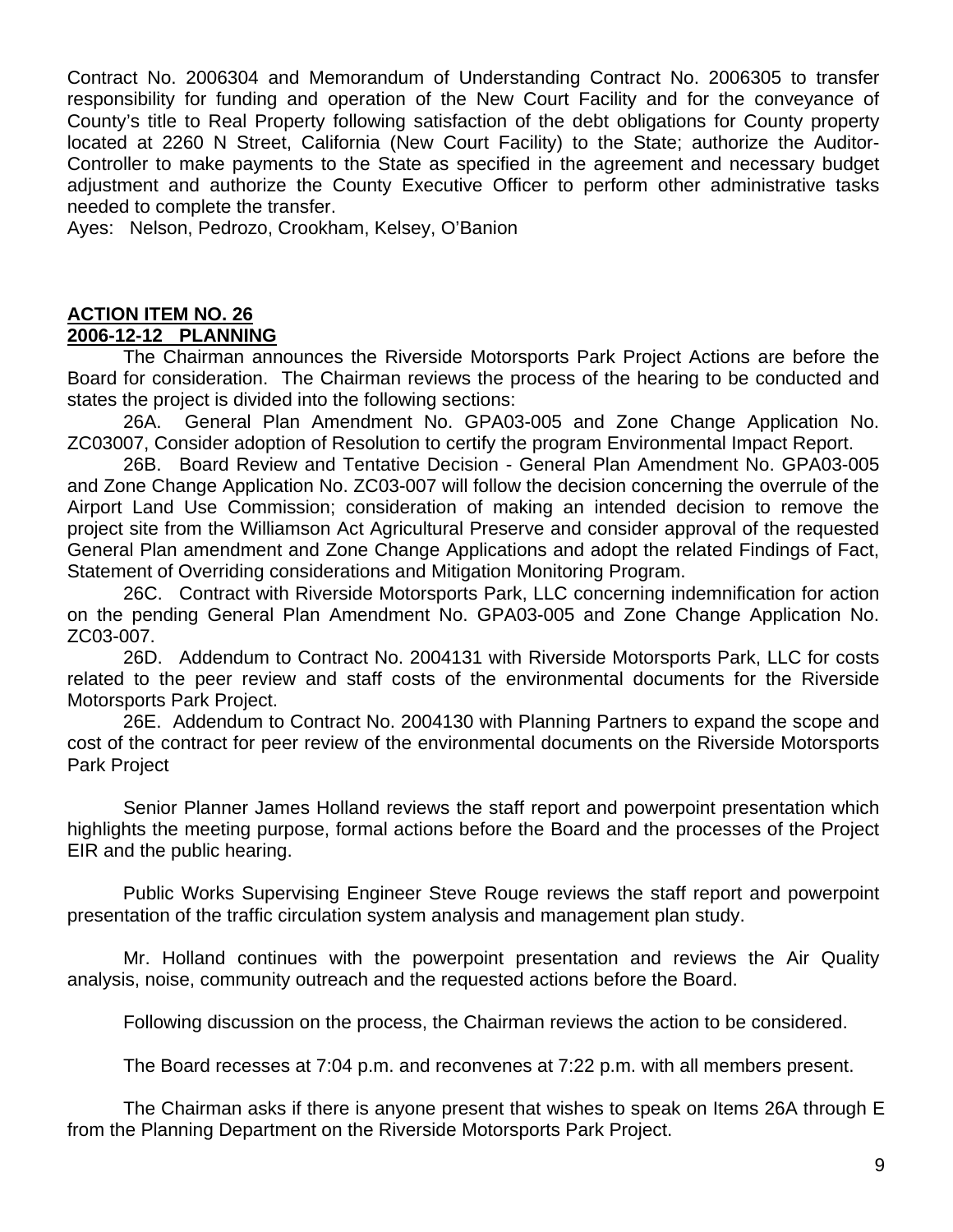The following speak in favor of the Riverside Motorsports Park:

 John Condren, Riverside Motorsports Park CEO, states staff is available for questions and submits letter dated June 23, 2003 to John Fowler, Central San Joaquin Valley FTZ 226 Administrator; Rorri Maxwell; Kenny Shepherd (Atwater) submits written statement; Jake Jacobs (Fresno); Jacob Penrod (Atwater); Ray Beverly (Merced): Jim Becker (Merced); Sean McCarthy (Gustine); Scott Reisendofer (Fresno) and Carl Pollard.

The following speak in opposition of the Riverside Motorsports Park:

 Tom Grave (Merced) submits documents; Karen Crane-McNab (Merced County); Von Chang (Atwater); Brittney Machado (Winton); Stacey Machado (Winton); Annette Allsup (Merced) submits packet dated December 8, 2006; Ron Loewe; Maynard Medefind (Cressey); Galen Miyamoto (Livingston-Winton) submits documents; Jim Womack; Carol Boesch (Cressey); Diane Westmoreland (Merced) and Cindy Lashbrook (Livingston-Cressey).

Richard Jantz (Delhi) reviews concerns with the Riverside Motorsports Project.

The Board recesses at 8:45 p.m. and reconvenes at 9:01 p.m. with all members present.

The following speak in favor of the Riverside Motorsports Project:

 Dave Wood (Merced); Bob Atchison (Merced); Don Bergman (Merced) and Bill Glaser (Winton).

The following speak in opposition of the Riverside Motorsports Project:

 Dr. John Holmes (Merced), Suzy Hultgren (Winton); Mike Lamanna (Atwater); Glenn Anderson (Hilmar); Louie Bandoni (Merced); Lisa Kayser-Grant (Merced); Candice Adam-Medefind (Merced); Haley Grant (Merced); John Grant (Merced); Beth Kelly, Foster Farms representative; Rochelle Koch (Winton); Judy Doucette (Atwater); Rod Webster (Merced) representing Merced Group Sierra Club/Tehipite Chapter submits petitions and written statement; Justin Ducum, UC student and Patrick Lauppe, student.

Craig Petz (Tracy) reviews concerns with agriculture and the RMP project.

The Board recesses at 10:23 p.m. and reconvenes at 10:40 p.m. with all members present.

The following speak in favor of the Riverside Motorsports Park:

 Elena Goldfoos, Golden Valley High School student; Sandy Sorge; Noel Dawson (Merced); and Mark Melville (Gustine) Vice President of Operations-Riverside Motorsports Project.

The following speak in opposition of the Riverside Motorsports Park:

 Eric Simmons, Golden Valley High School Environmental Club; Belen Hernandez, Golden Valley High School Student; Dylan Kinney, Golden Valley High School Political Education and Action Committee; Jean Okuye (Livingston) submits statement dated December 12, 2006; Jose Gonzalez (Delhi) Superintendent of Delhi-Cressey School District; Randy Hultgren (Winton), Mary Furey; Dan Sardella; John Grace; Brooklyn Edwards, UC Merced student; and Martin Machado (Atwater).

 The Chairman calls and no one else appears to speak on Item 26. The Chairman states therefore consideration of Action on Item 26A, proposed resolution to certify the program Environmental Impact Report is before the Board.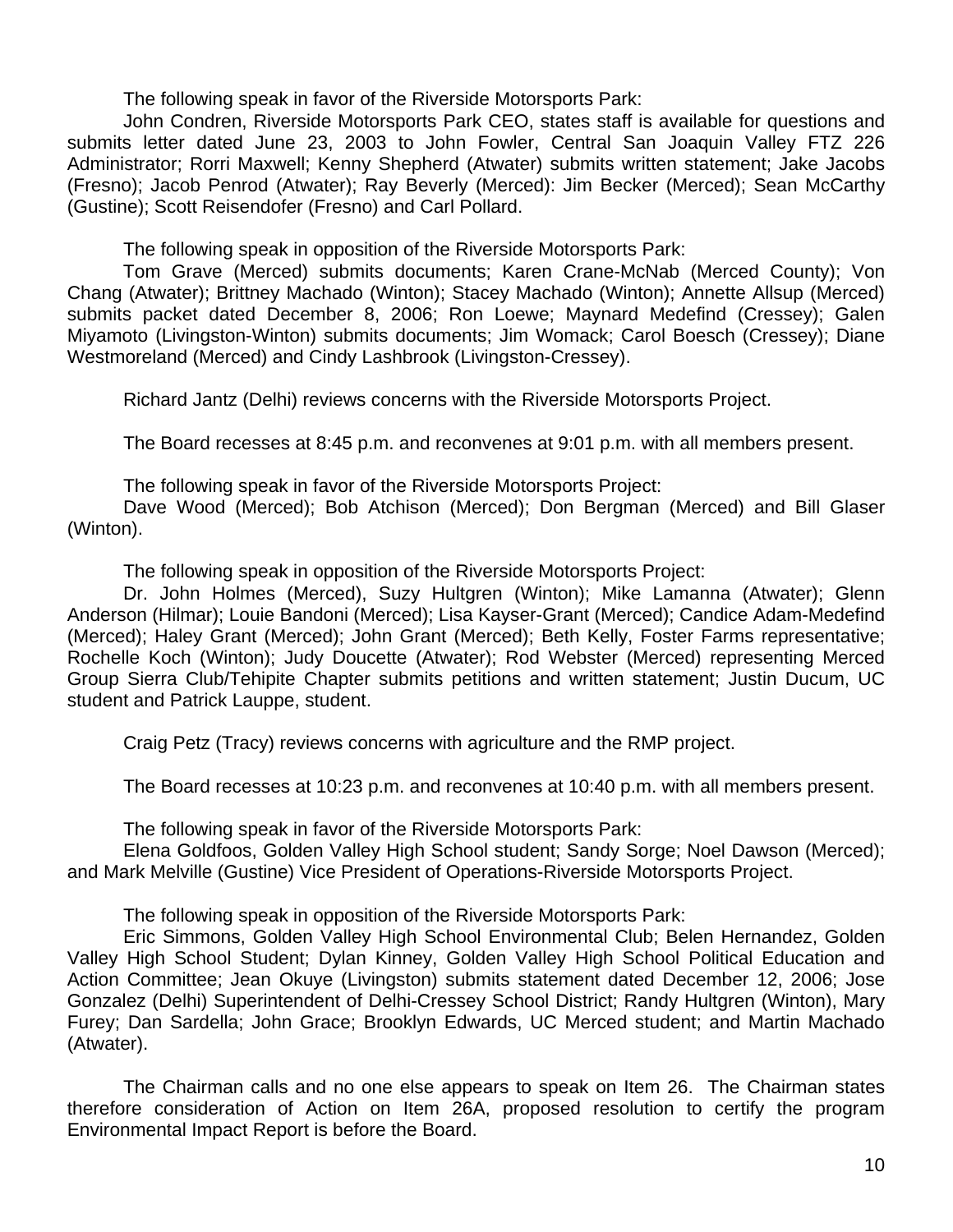Supervisor Kelsey speaks on the town hall meeting and questions from the town hall meetings regarding right-to-farm ordinance and cumulative impacts on roads.

 Following discussion, the Board recesses at 11:33 p.m. and reconvenes at 11:42 p.m. with all members present.

 County Counsel James Fincher states for the record an additional letter was received on October 25, 2006 from the Bureau of Prisons and will be part of the record relative to comments on the final EIR and traffic concerns.

 Supervisor Kelsey states she will read from a written document she has prepared that addresses concerns with eminent domain, traffic and other impacts stating this project poses irreversible and unmitigable impacts to District 4 residents who have been ignored and disregarded. She states her major areas of concern are centered around inadequate CEQA analysis and general plan nonconformance. She further states the county cannot make overriding considerations without a full understanding of the costs to the public for needed improvements, the costs to existing business and profits lost due to negative impacts such as traffic delays and other inconveniences.

Supervisor Kelsey moves to refer the matter back to staff based on concerns stated.

The Chairman calls for a Vote on the Motion.

Motion dies for lack of a second.

 Following discussion, Supervisor O'Banion moves, to certify the program Environmental Impact Report for the Riverside Motorsports Park (RMP) Project, General Plan Amendment No. GPA03-005 and Zone Change Application No. ZC03-007 and adopt Resolution No. 2006-219.

Supervisor Crookham seconds the motion.

 Following further comments from Supervisors Crookham, Pedrozo, Kelsey and O'Banion, staff provides further information on the process and options before the Board, berm requirements for sound confinement, standards for roads, EIR processes, changes and re-circulation.

Following further discussion, the Chairman calls for a vote on the Motion.

 Supervisors Pedrozo and Kelsey vote "no". Motion carries. Ayes: Nelson, Crookham, O'Banion Noes: Pedrozo, Kelsey

The Board recesses at 12:42 a.m. and reconvenes at 12:52 a.m. with all members present.

The Chairman states the Board will consider the Airport Land Use Commission Public Hearing as follows:

The time and date previously set for a public hearing to consider the Issuance of a Decision and Findings regarding the Airport Land Use Commission's Finding as to Consistency between the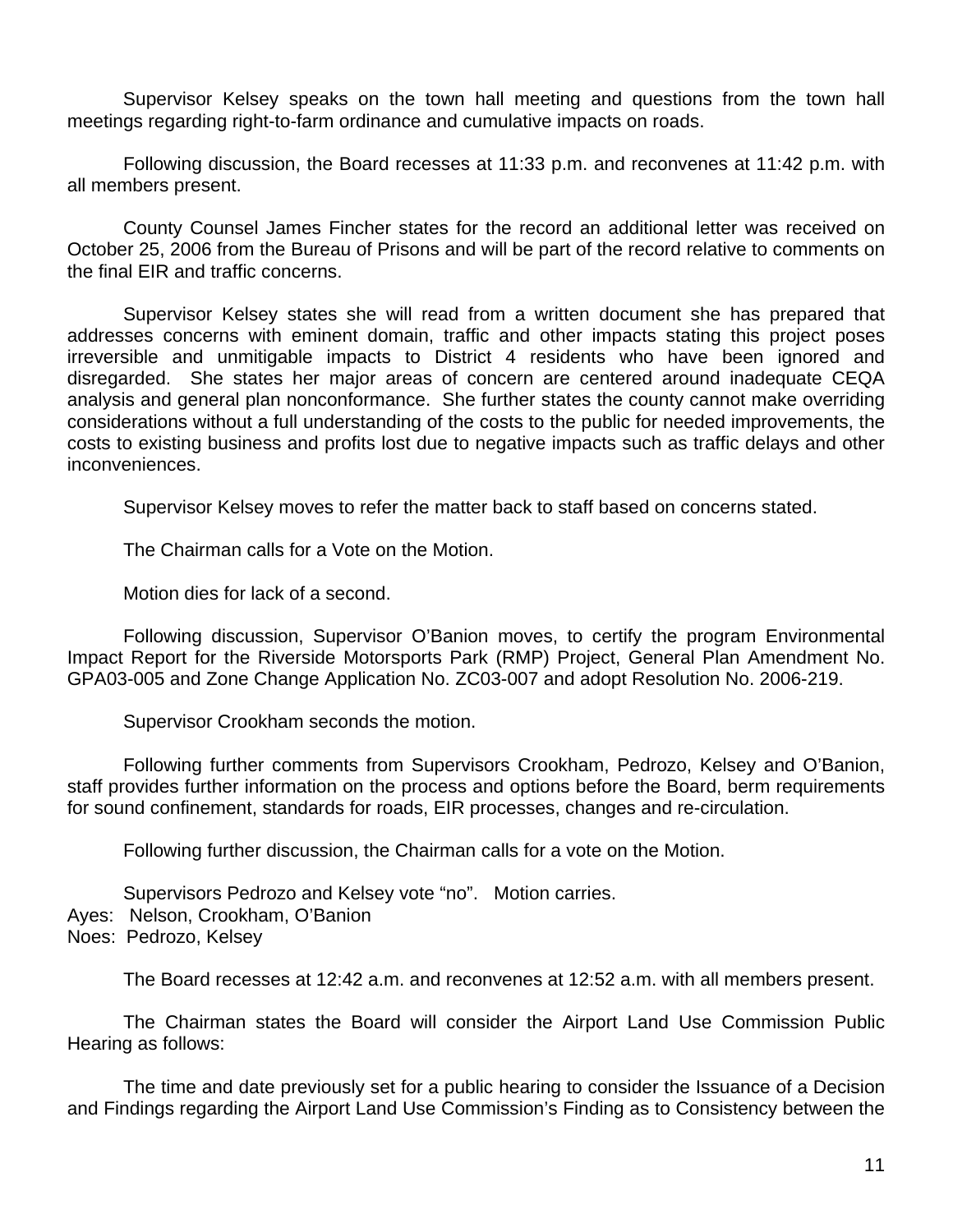Airport Land Use Plan and the Riverside Motorsports Park project submitted by Commerce, Aviation and Economic Development.

 Commerce, Aviation and Economic Development Director John Fowler reviews the staff report and provides a power point presentation.

 The Board discusses the conflict between the current April 1999 approved plan and the 2002 approved State of California Airport Land Use Planning Handbook (Caltrans Handbook) for airport area development projects and for preparing Airport Land Use Compatibility plans and the effect on all development at Castle.

 Mr. Fowler states any development that will cause the plans to conflict will be brought to the commission and then ultimately to the Board for an override, so that the 2002 handbook can be used until such time as the new master plan is approved using the 2002 handbook.

Supervisor Kelsey requests review of the environmental analysis for the override.

 Attorney Kate Hart responds stating Section 4.1 in land use; Mitigation Measure 4.1-1 and regulations; Mitigation Measure 4.6-4 and Section 4.6 of Hazards and Hazardous Materials address the issue in the Draft and in the Final EIR.

 The Chairman opens the public hearing and asks if there is anyone present that wishes to speak:

 John Condren, Riverside Motorsports Park CEO submits document titled Quoted Segments from the 2002 Caltrans Airport Land Use Planning Handbook.

 Tom Grave states concerns with incompatibility of the proposed location for the Riverside Motorsports Park and submits document dated December 12, Regarding October 1, 2003 Finding by the Airport Land Use Commission.

Ray Beverly, experienced aviator, speaks in support of updated plan.

 Judy Doucette questions the Airport Land Use Commission review, states concern with the water and sewer situation at Castle and submits a written statement.

 Assistant Planning Director and Airport Land Use Commission Staff Bill Nicholson clarifies and states the Commission recognizes there is a new handbook from CalTrans and if the handbook is followed, the project would be compatible and consistent. But their current plan is based on their current handbook and that is the plan that ALUC uses and the Commission does not object to the Board overruling.

Don Bergman states support for the updated plan.

 Diana Westmoreland-Pedrozo, Merced County Farm Bureau Executive Director, states concerns with the overriding of the Commission, requests further clarification, questions notification to proper agencies and recommends the Board not approve the resolution and send it back for more consideration.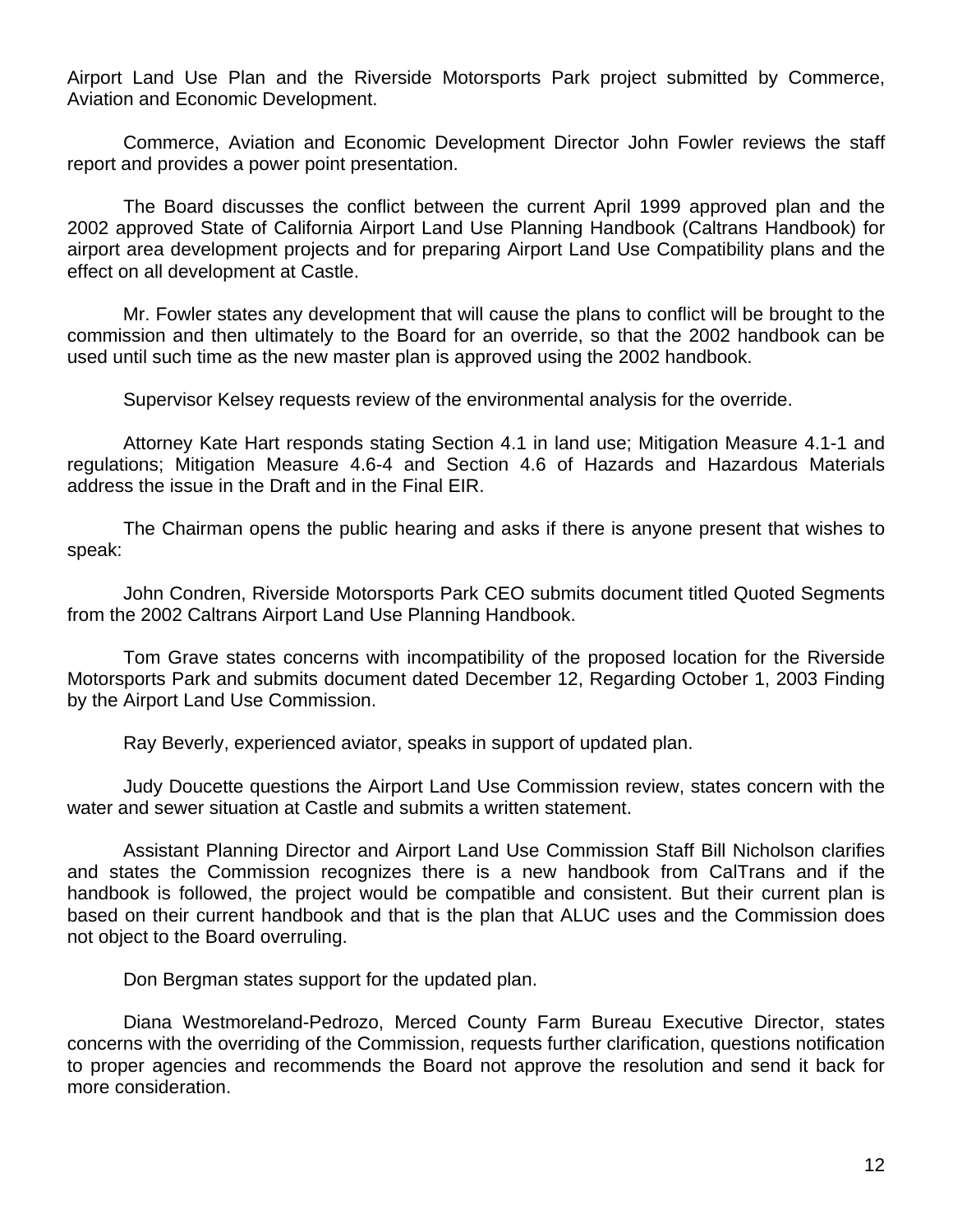Lisa Kayser-Grant speaks stating she believes the public welfare is being compromised to accommodate a private development.

 Suzy Hultgren states concerns with zone changes and development next to the prison and submits written statement.

Rochelle Koch states concerns with noise and the environmental impacts.

Jean Okuye states concerns with safety and funding.

Mike Lamanna states concerns with development close to the airport.

 Lydia Miller, San Joaquin Raptor Rescue Center and Protect Our Water states numerous oral and written comments have been submitted and she does not believe the comments were read or heard. She states information has not been available to the public, the Board should not vote on the matter and submits written documents.

The Chairman closes the public hearing.

 Discussion is had on Resolution No. 2006-189, conflict of interest statements and Caltrans letter.

 Supervisor Kelsey states concerns of compliance with the EIR on the RMP and therefore, did not support the environmental impact report and will be unable to use the same EIR which objected to in the previous action to support the Airport Land Use Commission.

 Following further discussion, Supervisor O'Banion moves, to include for the public record the letters from Caltrans dated November 21, 2006, and the Merced County Airport Land Use Commission's dated November 9, 2006; and approve recommendations of the findings regarding the Airport Land Use Commission October 1, 2003 Finding of Inconsistency between the Merced County Airport Land Use Plan and the Riverside Motorsports Park project and adopt Resolution No. 2006-220.

 County Counsel James Fincher states for clarification to the motion, a word was left out and requests the Board overrule the decision and Findings.

 Supervisor O'Banion includes the wording to "overrule the decision and findings" to his motion.

The Chairman states that is the wording on the agenda item.

The Chairman calls for a Vote on the Motion.

 Supervisor Kelsey votes "no". Motion carries. Ayes: Nelson, Pedrozo, Crookham, O'Banion Noes: Kelsey

The Board recesses at 2:03 a.m. and reconvenes at 2:15 a.m.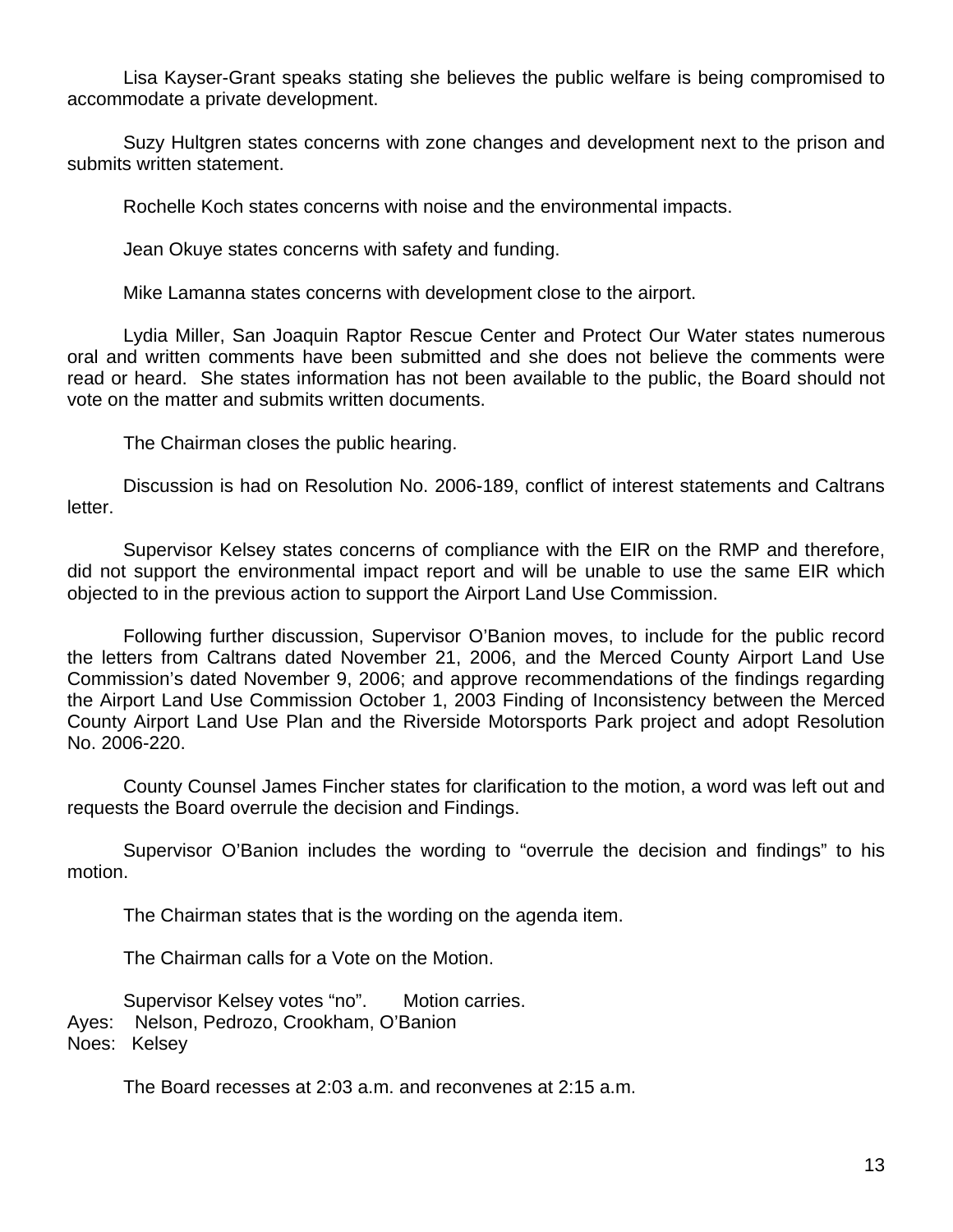The Chairman states consideration of Action on Item 26B from Planning is before the Board as follows:

 26B. Board Review and Tentative Decision - General Plan Amendment No. GPA03-005 and Zone Change Application No. ZC03-007 will follow the decision concerning the overrule of the Airport Land Use Commission; consideration of making an intended decision to remove the project site from the Williamson Act Agricultural Preserve and consider approval of the requested General Plan amendment and Zone Change Applications and adopt the related Findings of Fact, Statement of Overriding considerations and Mitigation Monitoring Program.

 Following discussion, Supervisor O'Banion moves, seconded by Supervisor Crookham to make an Intended Decision to approve General Plan Amendment No. GPA03-005 and Zone Change Application No. ZC03-007; removes the Project Site from the Williamson Act Agricultural Preserve; and Adopts Related Finding of Fact, Statement of Overriding Considerations, Mitigation Monitoring Program and Conditions of Approval as follows:

#### Planning and Community Development

1. The Riverside Motorsports Park Master Plan is effective for two years from the date of the Board approval. Extensions of time up to three additional years in one year increments may be granted if a written request is submitted to the Development Services Director before the expiration date.

2. If the Master Plan Expires before the uses allowed under an implementing Development Plan are initiated, the Planning Commission may initiate a zone change to consider rezoning the subject property to its original zoning or other appropriate zone.

3. The project, including the Development Plan Administrative permit and any subsequent permit approvals, shall be located, developed and operated in a manner described in the Master Plan as modified by the CEQA mitigation measures, conditions monitoring and reporting program, and conditions of this approval. Any changes or proposed modifications to the approved project would be based on a written request of the applicant to the Planning and Community Development Department.

4. All mitigation measures identified in the Final Environmental Impact Report and Mitigation Monitoring Program are adopted and incorporated by reference as project conditions.

5. Mitigation Measure 4.7-3.C shall be amended to limit the hours for test and tune sessions for all supercharged drag racing vehicles that use Nitromethane, Methanol or Ethanol as their primary fuel source to between the hours of 8:00 a.m. to 5:00 p.m. Monday through Friday and after 8:00 a.m. on weekends. The operation of any race vehicle relying on a jet engine for power shall be similarly restricted.

6. The project shall comply with all applicable regulations administered by the County Fire, Health, Planning and Public Works Departments.

7. The project shall comply with all applicable State and Federal regulations as administered by their responsible agencies.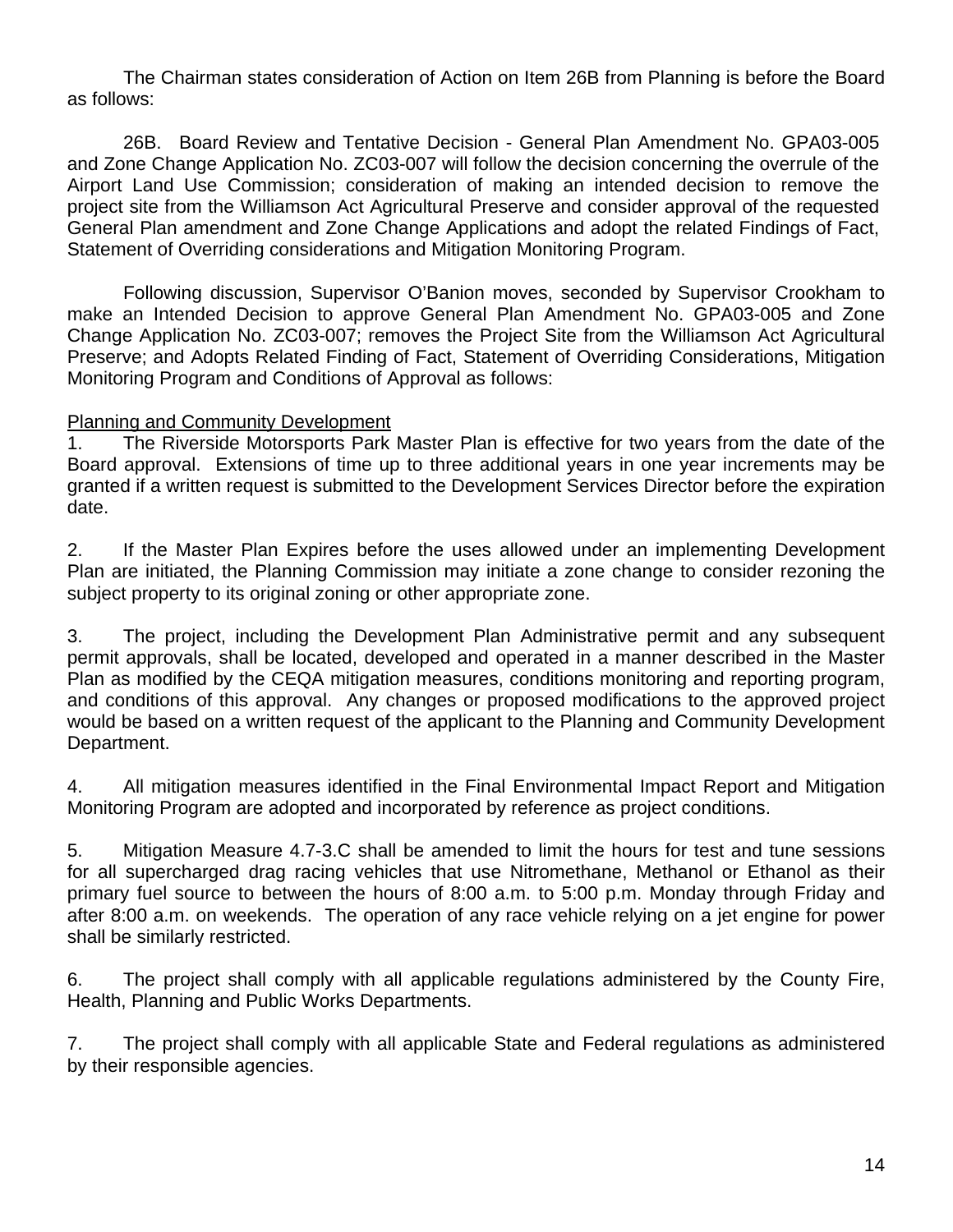8. The applicant shall submit acceptable proof to the County demonstrating compliance with project-specific State and Federal requirements prior to the issuance of any final building permit approvals.

9. No building permits shall be issued or any other County approvals given until the Development Plan has been reviewed and approved through the Administrative Permit process. This restriction applies to industrial buildings and structures, the initiation of any racing activities and development of the helipad.

10. Prior to approval of the Development Plan required by Section 18.33 of the Zoning Code, the applicant shall enter into a Development Agreement with Merced County in conformance with Article 2.5, Chapter 4, Division 1 of the Government Code. This Development Agreement is necessary to implement the various components of the Riverside Motorsports Park Project. The Development Agreement shall specify developer responsibility for construction and financing all public facility and service improvements required by the County either through application of its improvement standards or through adopted CEQA mitigations.

11. The applicant shall enter into Development Agreement with the County to determine appropriate fee levels and staffing arrangements for the purpose of CEQA mitigation and project approval condition monitoring. These fees shall be paid at the time of Development Plan approval.

12. The applicant shall enter into a Community Benefits Agreement that commits them to a series of benefits that are specific to the nature of the project and the needs of the local community. Such agreement shall be entered into prior to approval of the first development plan under the PD zoning for the property.

13. The applicant shall explore opportunities to come to an agreement with Merced Community College in developing a vocational training program focusing on the motorsports industry. The program will involve the use of onsite facility to educate and provide on the job training for students interested in careers in motorsports. Training shall include but not be limited to;

- a. Racing Vehicle Mechanics and Fabrication
- b. Raceway Safety and Maintenance
- c. Motorsports Marketing
- d. Raceway Facilities Management

14. The applicant shall explore opportunities to come to an agreement with the University of California in developing an academic program focusing on the motorsports industry. The program will involve the use of onsite research and development facilities to conduct research in;

- a. Emerging Mechanical Technologies in Racing Industry
- b. Application of Alternative Fuels Technologies in Motorsports Racing
- c. Motorsports Management
- d. Racing Safety

## Public Works Department/Road Division

15. The Development Plan shall precisely identify how the project shall comply with adopted County improvement standards and clearly detail and justify any proposed deviations from these standards.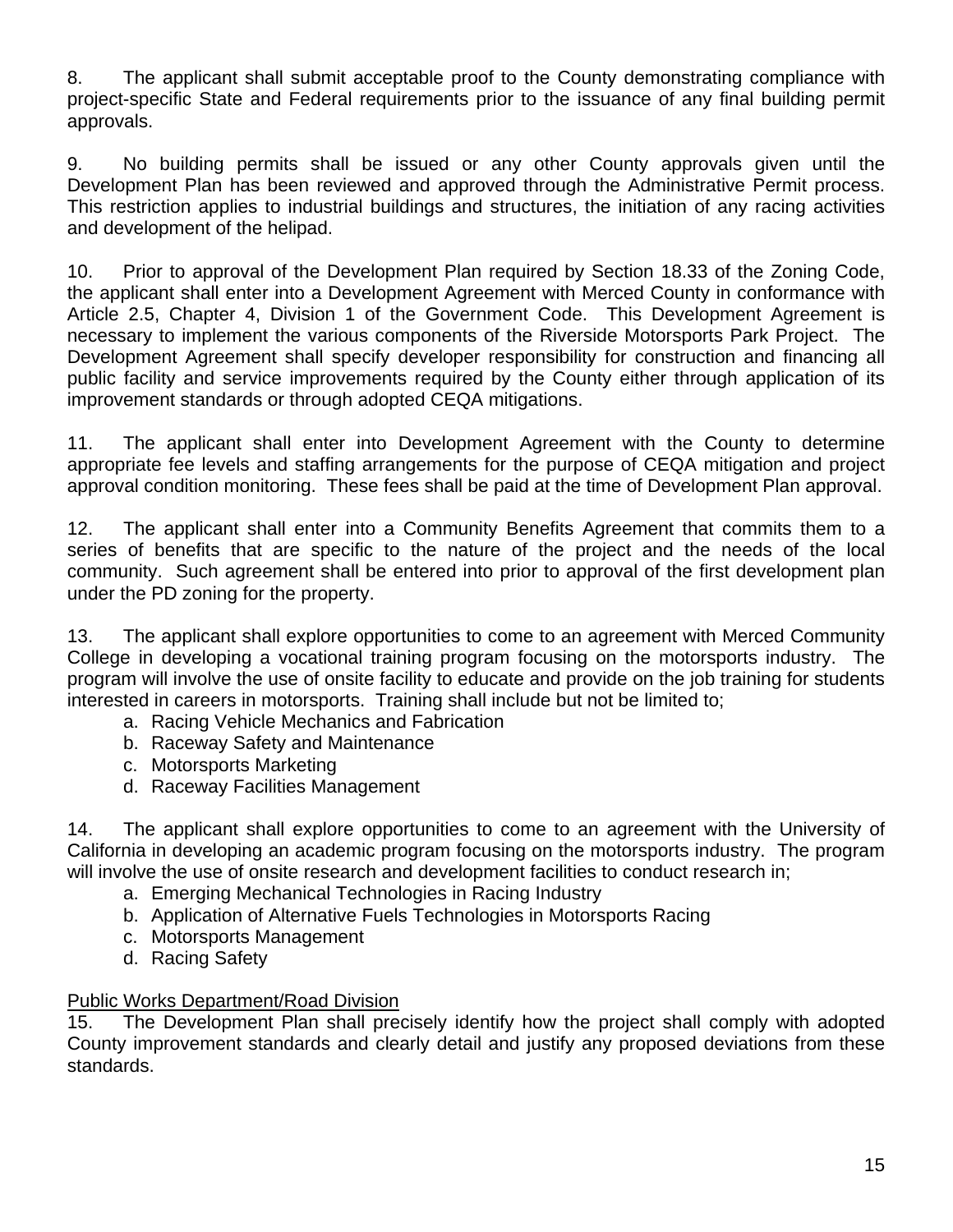### Planning Commission

16. The height of the earthen berms around sensitive areas shall be increased from 6' to 10' tall. All berms shall be landscaped with fending installed on top. The entire perimeter of the project site shall also be fenced. In addition, the applicant shall consult with the California Department of Forestry and Fire Protection to provide for effective fire control around the perimeter of the project site.

Additional Public Works Department/Road Division Condition

17. To ensure adequate implementation of the program Environmental Impact Report (EIR), Mitigation Measures 6-12, 6-15, 6-16, 6-17, 6-23, 6-25, 6-28, 6-29, 6-31, 6-35, 6-37, and 6-44 identified in the EIR for road impacts where Riverside Motorsports Park (RMP) is contributing between 5% and 20% for the annual vehicle traffic volumes, one of the following two options must be selected with a method of implementation established prior to approval of the Development Plan:

- a) RMP will construct all road improvements identified in the listed mitigation measures prior to initiation of any operations at the racetrack facility; or
- b) The County will adopt a traffic fee mitigation program that includes the full cost of road improvements identified in the mitigation measures, and a means to collect fees from all benefiting parcels at the time development permits are issued. This program will include a mechanism to ensure RMP pays their fair share of costs prior to initiation of any operations at the racetrack facility.

 Supervisor Kelsey states she is against this action and cannot support it as it is not in the best interests of District 4 citing cumulative impacts were not properly addressed and all other impacts outlined.

The Chairman calls for a Vote on the Motion.

Supervisors Pedrozo and Kelsey vote "no". Motion carries. Ayes: Nelson, Crookham, O'Banion Noes: Pedrozo, Kelsey

 The Chairman states the action taken was an Intended Decision on General Plan Amendment No. GPA03-005 and Zone Change Application No. ZC03-007. The action shall be continued for final decision at the next General Plan Cycle which is scheduled for December 19, 2006 at 10:00 a.m.

 The Chairman states consideration of Action on Item 26C from Planning is before the Board as follows:

 26C. Contract with Riverside Motorsports Park, LLC Concerning Indemnification for Action on the pending General Plan Amendment No. GPA03-005 and Zone Change Application No. AC03-007.

 Supervisor O'Banion moves, seconded by Supervisor Crookham, the Board approve and authorize the Chairman to sign Contract No. 2006306 with Riverside Motorsports Park for Indemnity and Hold Harmless Agreement for project identified as General Plan Amendment No. GPA03-005 and Zone Change Application No. ZC03-007.